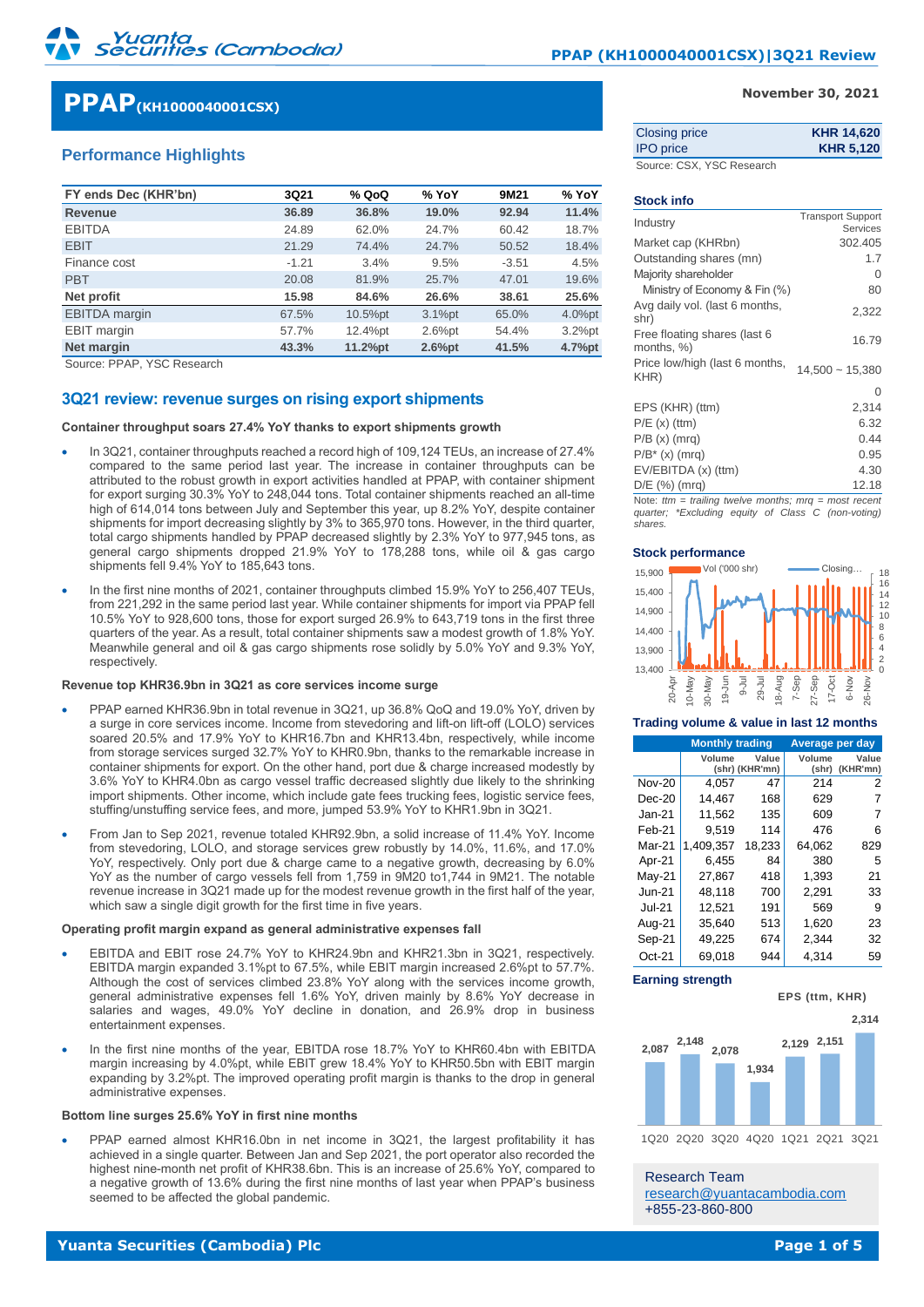# Yuanta<br>ecuriti<mark>es (Cambodia)</mark>

# **PPAP (KH1000040001CSX)|3Q21 Review**

Cargo vessel traffic in 3<sup>rd</sup> quarter

#### **Container throughputs**

| <b>Container throughputs</b> | <b>3Q21</b> | % QoQ  | % YoY     | 9M21      | $%$ YoY   |
|------------------------------|-------------|--------|-----------|-----------|-----------|
| <b>TEUs</b>                  | 109.124     | 57.76% | 27.36%    | 256.407   | 15.87%    |
| Tonnage                      |             |        |           |           |           |
| Import (tons)                | 365,970     | 29.82% | $-2.99\%$ | 928,600   | $-10.48%$ |
| Export (tons)                | 248.044     | 33.38% | 30.31%    | 643.719   | 26.92%    |
| <b>Total (tons)</b>          | 614.014     | 31.24% | 8.18%     | 1,572,319 | 1.80%     |
|                              |             |        |           |           |           |

Source: The Company

#### **Container, general, and oil cargoes**

| <b>Ton</b> | 3021    | % Q <sub>0</sub> Q | % YoY    | 9M21      | <b>%YoY</b> |
|------------|---------|--------------------|----------|-----------|-------------|
| Container  | 614.014 | 31.2%              | 8.2%     | 1.572.319 | 1.8%        |
| General    | 178.288 | $-6.9%$            | $-21.9%$ | 639.085   | 5.0%        |
| Oil &gas   | 185.643 | $-21.1%$           | $-9.4%$  | 704.472   | 9.3%        |
| Total      | 977.945 | 9.3%               | $-2.3%$  | 2.915.876 | 4.2%        |

Source: The Company

#### **Breakdown of revenue**

| Source of revenue | 3Q21   | % Q <sub>0</sub> Q | % YoY  | 9M21   | % YoY    |
|-------------------|--------|--------------------|--------|--------|----------|
| Stevedoring       | 16.725 | 45.53%             | 20.50% | 41.032 | 13.95%   |
| <b>LOLO</b>       | 13.366 | 39.66%             | 17.89% | 33.468 | 11.57%   |
| Port services     | 4.025  | 26.88%             | 3.59%  | 10.789 | $-5.95%$ |
| Storage           | 914    | $-5.86\%$          | 32.68% | 2.649  | 16.97%   |
| <b>Others</b>     | 1.864  | 5.89%              | 53.85% | 5.005  | 35.14%   |
| <b>Total</b>      | 36.894 | 36.81%             | 19.00% | 92.943 | 11.38%   |
|                   |        |                    |        |        |          |

Source: The Company

# **Financial Ratios**

| FY end to Dec                                      | 2016   | 2017   | 2018   | 2019   | 2020   | <b>TTM</b> |
|----------------------------------------------------|--------|--------|--------|--------|--------|------------|
| Per share ratios                                   |        |        |        |        |        |            |
| EPS (KHR)                                          | 801    | 1,049  | 1,584  | 2,263  | 1,944  | 2,314      |
| BPS (KHR)                                          | 25,195 | 26,121 | 27,382 | 29,926 | 31,529 | 33,502     |
| BPS* (KHR, excluding Class C)                      | 7,062  | 7,988  | 9,249  | 11,793 | 13,396 | 15,368     |
| EBITDA per share (KHR)                             | 1,647  | 2,021  | 2,311  | 3,707  | 3,245  | 3,692      |
| SPS (KHR)                                          | 3,194  | 3,688  | 4,053  | 5,326  | 5,333  | 5,792      |
| DPS (KHR, of Class A)                              | 256    | 307    | 333    | 333    | 333    |            |
| <b>Share Price</b>                                 | 5,300  | 5,140  | 7,680  | 12,500 | 11,700 | 15,000     |
| <b>Valuation ratios</b>                            |        |        |        |        |        |            |
| P/E(x)                                             | 6.62   | 4.90   | 4.85   | 5.52   | 6.02   | 6.48       |
| P/B(x)                                             | 0.21   | 0.20   | 0.28   | 0.42   | 0.37   | 0.45       |
| $P/B^*(x, excluding Class C)$                      | 0.75   | 0.64   | 0.83   | 1.06   | 0.87   | 0.98       |
| EV/EBITDA (x)                                      | 5.85   | 4.21   | 3.57   | 3.31   | 3.91   | 4.40       |
| P/S(x)                                             | 1.66   | 1.39   | 1.90   | 2.35   | 2.19   | 2.59       |
| Dividend yield on end-period close (%,<br>Class A) | 4.83   | 5.97   | 4.33   | 2.66   | 2.84   |            |
| Dividend yield on last close (%, Class A)          | 1.71   | 2.05   | 2.23   | 2.23   | 2.23   |            |
| Dividend yield on IPO price (%, Class A)           | 5.00   | 6.00   | 6.50   | 6.50   | 6.50   |            |
| Dividend payout (%, of Class A)**                  | 31.96  | 29.28  | 21.01  | 14.71  | 17.12  |            |
| Dividend payout (%)                                | 20.16  | 16.20  | 11.83  | 8.82   | 10.26  |            |
| <b>Profitability ratios</b>                        |        |        |        |        |        |            |
| EBITDA margin (%)                                  | 51.6   | 54.8   | 57.0   | 69.6   | 60.9   | 63.8       |
| EBIT (%)                                           | 37.0   | 39.4   | 42.7   | 58.1   | 50.7   | 53.0       |
| Net margin (%)                                     | 25.4   | 28.3   | 39.3   | 42.8   | 37.3   | 39.9       |
| <b>ROE</b> (%)                                     | 3.2    | 4.1    | 5.9    | 8.0    | 6.5    | 7.0        |
| ROE* (%, excluding Class C)                        | 11.8   | 13.9   | 18.5   | 21.7   | 15.8   | 15.2       |
| <b>ROA</b> (%)                                     | 2.6    | 3.2    | 4.6    | 6.0    | 5.0    | 5.5        |
| <b>Efficiency ratios</b>                           |        |        |        |        |        |            |
| Asset turnover (x)                                 | 0.10   | 0.11   | 0.12   | 0.14   | 0.13   | 0.14       |
| Receivables turnover (x)                           | 8.3    | 8.2    | 8.6    | 9.1    | 3.9    | 4.8        |
| <b>Financial strength</b>                          |        |        |        |        |        |            |
| Total Debt/ Total Equity (%)                       | 22.4   | 21.7   | 19.1   | 16.4   | 14.1   | 12.2       |
| Net debt/equity (%)                                | 17.2   | 12.9   | 2.1    | $-0.8$ | 3.2    | 3.7        |
| Interest coverage (x)                              | 4.7    | 5.9    | 7.6    | 11.2   | 12.6   | 13.8       |
| Inter & ST debt cover (x)                          | 4.7    | 2.2    | 2.7    | 4.5    | 4.4    | 13.8       |
| Current ratio (x)                                  | 3.5    | 2.9    | 4.8    | 4.2    | 3.9    | 3.8        |
| Quick ratio (x)                                    | 3.5    | 2.9    | 4.8    | 4.2    | 3.9    | 3.8        |
| Net debt/EBITDA (x)                                | 2.6    | 1.7    | 0.2    | $-0.1$ | 0.3    | 0.3        |

EPS = Earnings Per Share; BPS = Book value Per Share; SPS = Sales Per Share; DPS = Dividend Per Share;<br>Current price is closing price on the day of the report;<br>\*Excluding capital of Class C shares that are wholly held by t

3Q17 3Q18 3Q19 3Q20 3Q21 Cambodia Vessel & Barge Oil Vessel International Vessel & Barge

#### **Revenue in 3rd quarter (KHR'bn)**



#### **Profit margin in 3rd quarter**

**EBITDA margin EBIT margin Net margin** 



#### **Cargo vessel traffic in first nine months**



#### **Nine-month revenue (KHR'bn)**



**Profit margin in first nine months**

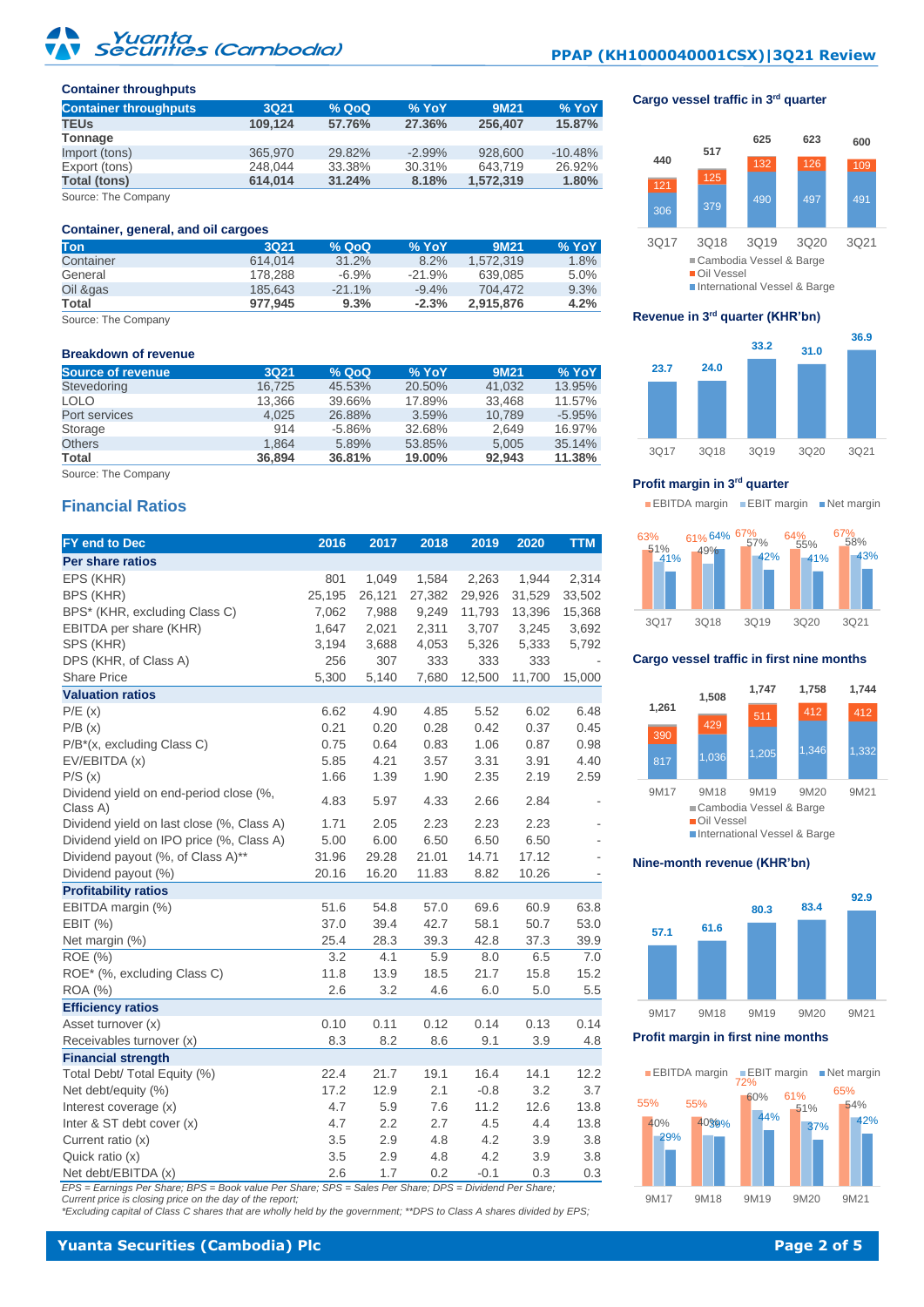# Yuanta<br>Securities (Cambodia)

# **ASEAN Peers Comparison**





Source: Reuters (As of Nov 30, 2021), YSC Research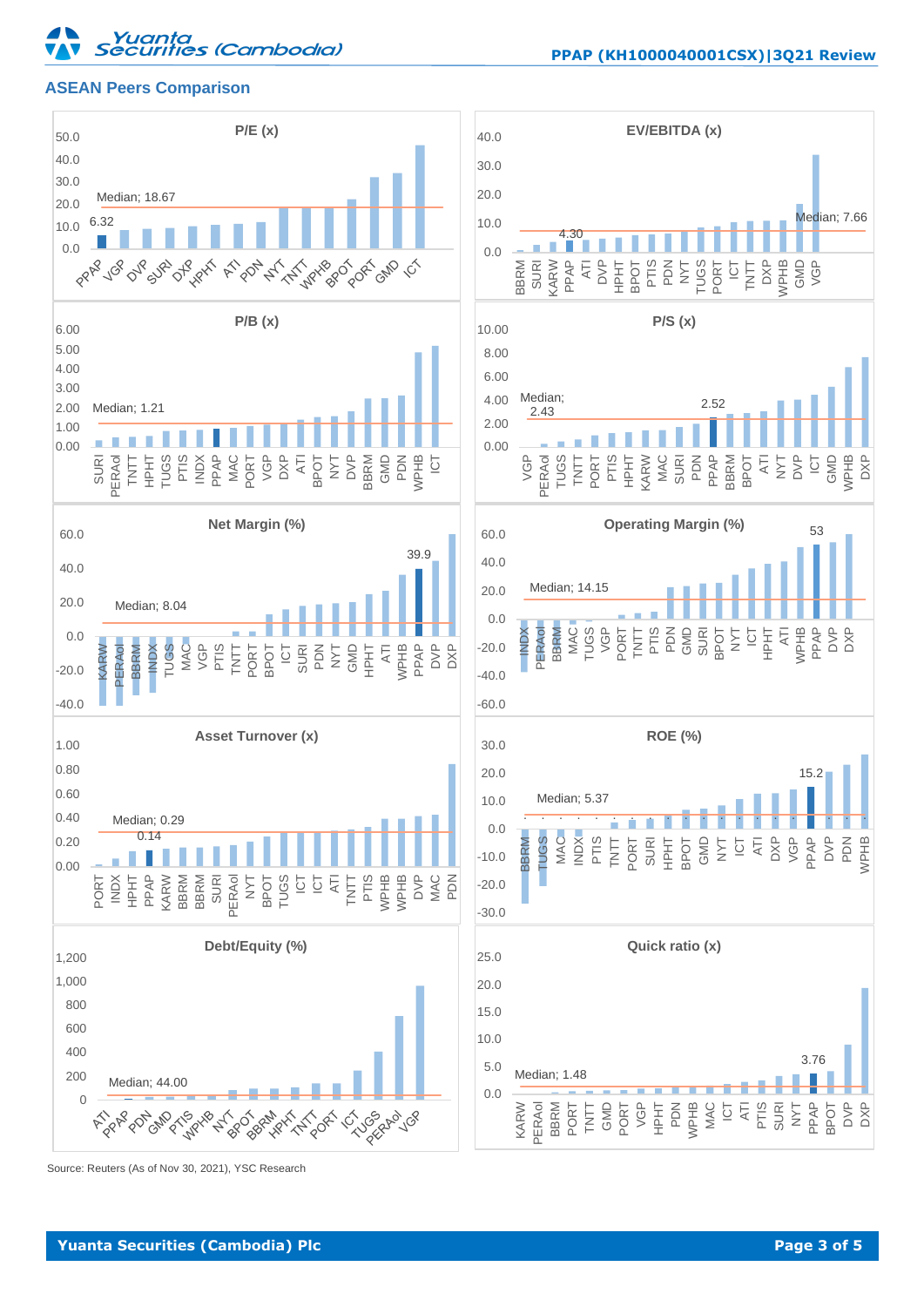# **Peer Companies Information**

| <b>No</b>      | <b>Stock Symbol</b> | <b>Company Name</b>                                       | <b>Country</b> |
|----------------|---------------------|-----------------------------------------------------------|----------------|
|                | ATI.PS              | Asian Terminals, Inc.                                     | Philippines    |
| $\overline{2}$ | <b>BPOT.KL</b>      | <b>Bintulu Port Holdings Berhad</b>                       | Malaysia       |
| 3              | DVP.HM              | Dinhvu Port Investment & Development Joint Stock Company  | Vietnam        |
| $\overline{4}$ | DXP.HN              | Doan Xa Port Joint Stock Company                          | Vietnam        |
| 5              | PDN.HM              | Dong Nai Port Joint Stock Company                         | Vietnam        |
| 6              | GMD.HM              | <b>Gemadept Corporation</b>                               | Vietnam        |
| 7              | PORT.PS             | Globalport900, Inc.                                       | Philippines    |
| 8              | <b>TUGS.PS</b>      | Harbor Star Shipping Services, Inc.                       | Philippines    |
| 9              | <b>HPHT.SI</b>      | Hutchison Port Holdings Trust                             | Singapore      |
| 10             | ICT.PS              | International Container Terminal Services, Inc.           | Philippines    |
| 11             | MAC.HN              | Marine Supply and Engineering Service Joint Stock Company | Vietnam        |
| 12             | NYT.BK              | Namyong Terminal Public Company Limited                   | Thailand       |
| 13             | PERAol.KL           | <b>Perak Corporation Berhad</b>                           | Malaysia       |
| 14             | <b>KARW.JK</b>      | PT ICTSI Jasa Prima Tbk                                   | Indonesia      |
| 15             | PTIS.JK             | PT Indo Straits Tbk                                       | Indonesia      |
| 16             | <b>BBRM.JK</b>      | PT Pelayaran Nasional Bina Buana Raya Tbk                 | Indonesia      |
| 17             | INDX.JK             | PT Tanah Laut Tbk                                         | Indonesia      |
| 18             | PORT.BK             | Sahathai Terminal PC                                      | Thailand       |
| 19             | <b>SURI.KL</b>      | Suria Capital Holdings Berhad                             | Malaysia       |
| 20             | VGP.HN              | The Vegetexco Port Joint Stock Company                    | Vietnam        |
| 21             | TNTT.KL             | Tiong Nam Logistics Holdings Berhad                       | Malaysia       |
| 22             | <b>WPHB.KL</b>      | <b>Westports Holdings Berhad</b>                          | Malaysia       |

# **Condensed Financial Statements**

| <b>Statement of comprehensive income</b>        |         |         |         |         |         |  |  |
|-------------------------------------------------|---------|---------|---------|---------|---------|--|--|
| FY to Dec (KHR'bn)                              | 2017    | 2018    | 2019    | 2020    | 9M21    |  |  |
| Revenues                                        | 76.3    | 83.8    | 110.2   | 110.3   | 92.9    |  |  |
| Operating costs                                 | $-36.9$ | $-41.9$ | $-50.2$ | $-53.1$ | $-41.3$ |  |  |
| Other income                                    | 2.4     | 5.9     | 16.7    | 9.9     | 8.7     |  |  |
| <b>EBITDA</b>                                   | 41.8    | 47.8    | 76.7    | 67.1    | 60.4    |  |  |
| Depreciation & Amortization                     | $-11.7$ | $-12.0$ | $-12.6$ | $-11.2$ | $-9.9$  |  |  |
| <b>EBIT</b>                                     | 30.1    | 35.8    | 64.0    | 55.9    | 50.5    |  |  |
| Finance costs                                   | $-5.1$  | $-4.7$  | $-5.7$  | $-4.5$  | $-3.5$  |  |  |
| <b>PBT</b>                                      | 25.0    | 31.1    | 58.3    | 51.5    | 47.0    |  |  |
| Income tax expense                              | $-3.3$  | 1.7     | $-11.5$ | $-11.3$ | $-8.4$  |  |  |
| Net profit of period                            | 21.7    | 32.8    | 46.8    | 40.2    | 38.6    |  |  |
| Re-measurements of defined<br>benefit liability | $-0.1$  | 0.1     | 0.4     | 0.9     | $-0.3$  |  |  |
| <b>Comprehensive income</b>                     | 21.6    | 32.9    | 47.2    | 41.1    | 38.3    |  |  |

| <b>Statement of cash flow</b>      |         |         |         |         |         |
|------------------------------------|---------|---------|---------|---------|---------|
| FY to Dec (KHR'bn)                 | 2017    | 2018    | 2019    | 2020    | 9M21    |
| Operating cash flow                | 40.4    | 98.3    | 51.8    | 39.9    | 44.5    |
| Net profit                         | 21.7    | 32.8    | 46.8    | 40.2    | 38.6    |
| Depreciation & amortization        | 11.7    | 12.0    | 12.6    | 11.2    | 9.9     |
| Change in working capital          | 0.4     | 1.2     | $-9.2$  | $-12.9$ | $-5.3$  |
| Others                             | 6.6     | 52.3    | 1.6     | 1.4     | 1.2     |
| Investing cash flow                | $-12.9$ | $-32.1$ | $-32.0$ | $-51.7$ | $-25.3$ |
| Net CAPEX                          | $-12.3$ | $-32.5$ | $-28.2$ | $-57.6$ | $-42.7$ |
| Others                             | $-0.6$  | 0.3     | $-3.8$  | 6.0     | 17.4    |
| Financing cash flow                | $-8.0$  | $-64.1$ | $-16.6$ | $-17.2$ | $-16.4$ |
| Net change in share capital        | 0.0     | 0.0     | 0.0     | 0.0     | 0.0     |
| Net change in debt                 | 0.0     | $-8.4$  | $-8.4$  | $-8.4$  | $-8.4$  |
| Cash dividend                      | $-3.3$  | $-3.5$  | $-3.9$  | $-4.1$  | $-4.1$  |
| Net change in cash &<br>equivalent | 19.5    | 2.1     | 3.2     | $-29.0$ | 2.8     |
| Beginning cash & equivalent        | 15.1    | 34.5    | 36.1    | 39.6    | 10.9    |
| Ending cash & equivalent           | 34.5    | 36.1    | 39.9    | 10.9    | 13.7    |

Source: The Company, YSC Research

|                                       | <b>Statement of financial position</b> |       |       |       |       |  |  |  |  |
|---------------------------------------|----------------------------------------|-------|-------|-------|-------|--|--|--|--|
| FY to Dec (KHR'bn)                    | 2017                                   | 2018  | 2019  | 2020  | 3Q21  |  |  |  |  |
| Non-current assets                    | 621.0                                  | 642.7 | 683.3 | 721.4 | 775.6 |  |  |  |  |
| Properties, plants &<br>equipment     | 586.8                                  | 296.6 | 316.1 | 359.3 | 395.7 |  |  |  |  |
| Investment properties                 | 34.2                                   | 341.6 | 345.8 | 342.6 | 345.3 |  |  |  |  |
| Other non-current assets              | 0.0                                    | 4.5   | 21.5  | 19.5  | 34.7  |  |  |  |  |
| <b>Current assets</b>                 | 59.5                                   | 109.2 | 134.2 | 115.0 | 108.6 |  |  |  |  |
| Trade receivables                     | 12.1                                   | 12.7  | 28.3  | 43.4  | 49.9  |  |  |  |  |
| Cash & cash equivalent                | 47.3                                   | 96.4  | 105.9 | 71.6  | 58.6  |  |  |  |  |
| <b>Total assets</b>                   | 680.5                                  | 751.9 | 817.5 | 836.3 | 884.2 |  |  |  |  |
| <b>Non-current liabilities</b>        | 119.4                                  | 162.9 | 166.4 | 154.4 | 162.4 |  |  |  |  |
| Long-term debts                       | 108.6                                  | 99.8  | 92.8  | 83.7  | 76.0  |  |  |  |  |
| Other non-current<br>liabilities      | 10.8                                   | 63.1  | 73.6  | 70.7  | 86.4  |  |  |  |  |
| <b>Current liabilities</b>            | 20.8                                   | 22.6  | 32.2  | 29.7  | 28.9  |  |  |  |  |
| Trade & other payables                | 10.1                                   | 10.8  | 13.6  | 12.4  | 12.0  |  |  |  |  |
| Other current liabilities             | 10.6                                   | 11.7  | 18.6  | 17.4  | 16.9  |  |  |  |  |
| <b>Total liabilities</b>              | 140.2                                  | 185.5 | 198.5 | 184.2 | 191.3 |  |  |  |  |
| Shareholders' equity                  | 540.3                                  | 566.4 | 619.0 | 652.2 | 693.0 |  |  |  |  |
| Share capital                         | 457.8                                  | 457.8 | 457.8 | 457.8 | 457.8 |  |  |  |  |
| Reserves                              | 6.4                                    | 75.0  | 104.5 | 147.8 | 187.1 |  |  |  |  |
| Development fund                      | 49.9                                   | 0.0   | 0.0   | 0.0   | 0.0   |  |  |  |  |
| Retained earnings                     | 21.3                                   | 31.1  | 47.2  | 41.1  | 38.4  |  |  |  |  |
| Other capital                         | 4.9                                    | 2.5   | 9.5   | 5.4   | 9.7   |  |  |  |  |
| <b>Total liabilities &amp; equity</b> | 680.5                                  | 751.9 | 817.5 | 836.3 | 884.2 |  |  |  |  |